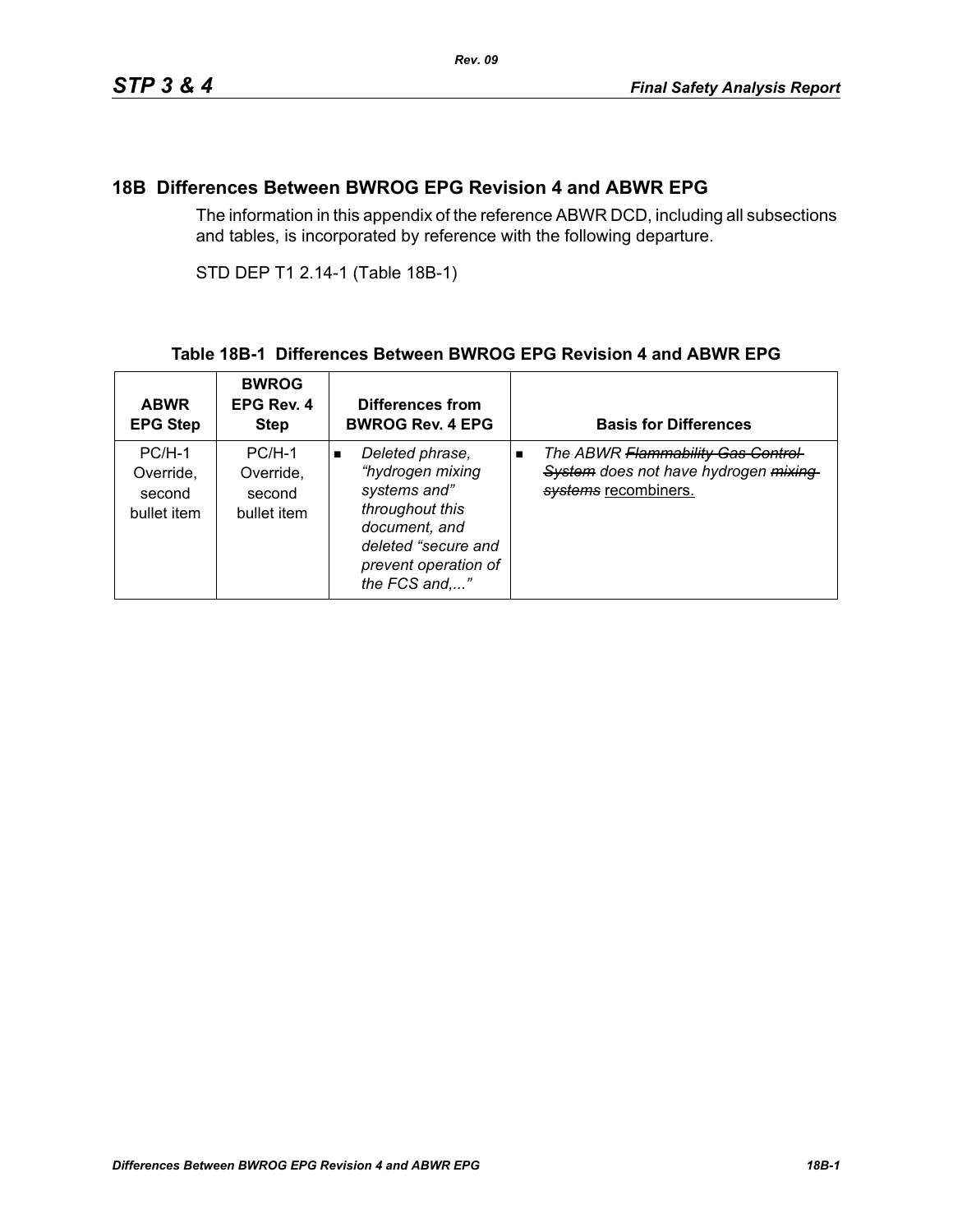| <b>ABWR</b><br><b>EPG Step</b> | <b>BWROG</b><br>EPG Rev. 4<br><b>Step</b> | <b>Differences from</b><br><b>BWROG Rev. 4 EPG</b>                                                                                                                      | <b>Basis for Differences</b>                                                                                                                                                                                                                                                                                                                                                                                                                                                                                                                                                                                                                                                                                                                                                                                                                              |
|--------------------------------|-------------------------------------------|-------------------------------------------------------------------------------------------------------------------------------------------------------------------------|-----------------------------------------------------------------------------------------------------------------------------------------------------------------------------------------------------------------------------------------------------------------------------------------------------------------------------------------------------------------------------------------------------------------------------------------------------------------------------------------------------------------------------------------------------------------------------------------------------------------------------------------------------------------------------------------------------------------------------------------------------------------------------------------------------------------------------------------------------------|
| PC/H-1.1<br>to 1.2<br>Override | PC/H-1.1<br>to 1.2<br>Override            | Added instruction to<br>$\blacksquare$<br>isolate containment<br>venting if<br>containment<br>pressure exceeds<br>the design pressure<br>of SGTS and<br>RBHVAC Systems. | Containment venting at relatively low<br>$\blacksquare$<br>containment pressure is permitted only if<br>containment pressure is less than the<br>design pressure of these "soft vent"<br>systems (RBHVAC, SGTS) to preclude<br>structural damage to these system<br>equipment. The vent path is automatically<br>isolated on high containment pressure.<br>Bypassing this isolation interlock and<br>opening the vent path for venting and<br>purging will defeat the purpose of the<br>rupture disks. At such low hydrogen<br>concentration (0.1%), it is inappropriate to<br>bypass the high containment pressure<br>isolation and open the vent path which can<br>damage plant equipment that may be<br>needed later for post-accident recovery. If<br>hydrogen concentration reaches 0.5%, the<br>hydrogen recombiners are placed into-<br>operation. |
|                                |                                           |                                                                                                                                                                         | In case there is a LOCA and ECCS is<br>available, boiling in the reactor is<br>suppressed by the injection of cold water<br>into the reactor, stopping hydrogen<br>generation by radiolysis. Even if the<br>containment is isolated on high pressure,<br>hydrogen concentration is expected to not<br>exceed 0.5%, precluding the need for vent<br>and purge.                                                                                                                                                                                                                                                                                                                                                                                                                                                                                             |
|                                |                                           |                                                                                                                                                                         | If no pumps are available after a LOCA,<br>containment pressure will increase to a<br>pressure that will actuate the rupture disks<br>in about 24 hours, prior to reaching an<br>explosive mixture, assuming hydrogen-<br>recombiners are not available.                                                                                                                                                                                                                                                                                                                                                                                                                                                                                                                                                                                                  |
|                                |                                           |                                                                                                                                                                         | In severe accident scenarios with core<br>damage, the containment vent paths will<br>be automatically isolated by a high<br>radiation signal. According to the BWROG<br>EPGs, venting at low hydrogen<br>concentration is not allowed in the<br>presence of high radiation.                                                                                                                                                                                                                                                                                                                                                                                                                                                                                                                                                                               |

### **Table 18B-1 Differences Between BWROG EPG Revision 4 and ABWR EPG (Continued)**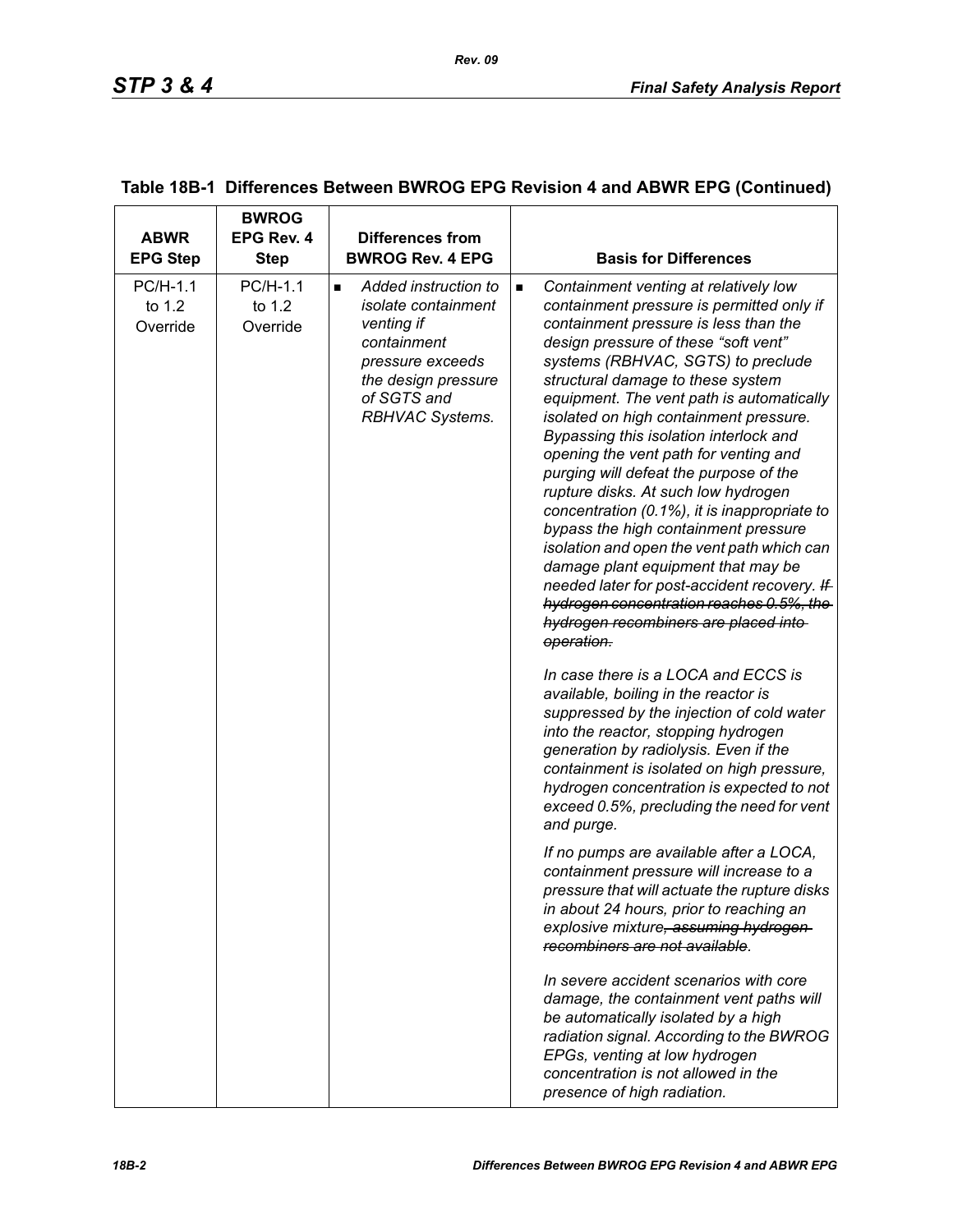| <b>ABWR</b><br><b>EPG Step</b> | <b>BWROG</b><br>EPG Rev. 4<br>Step | Differences from<br><b>BWROG Rev. 4 EPG</b>                                                                                                                                                                                                                                             | <b>Basis for Differences</b>                                                                                                                                                                                                                                                                                                                                                                                                                                                                                                                                                                                                                                                                         |
|--------------------------------|------------------------------------|-----------------------------------------------------------------------------------------------------------------------------------------------------------------------------------------------------------------------------------------------------------------------------------------|------------------------------------------------------------------------------------------------------------------------------------------------------------------------------------------------------------------------------------------------------------------------------------------------------------------------------------------------------------------------------------------------------------------------------------------------------------------------------------------------------------------------------------------------------------------------------------------------------------------------------------------------------------------------------------------------------|
| PC/H-2.1                       | PC/H-2.1                           | Replaced phrase,<br>$\blacksquare$<br><del>"place hydrogen</del><br>recombiners in<br><del>service taking</del><br>suction directly on<br>the drywell and<br>operate the drywell<br>hydrogen mixing<br>system", with the<br>phrase, "place FCS<br><i>in service.</i> " Deleted<br>step. | <b>The Flammability Gas Control System-</b><br>$\blacksquare$<br>(FCS) is described in Setion 6.2.5. The<br>system equipment is located outside of the<br>drywell. It consists of two blowers that only<br>take suction on the drywell and two-<br>hydrogen recombiners. Flow is discharged<br>to the wetwell. An explict instrument to<br>take suction directly from the drywell is<br>redundant. Instruction is given to place the<br><u>FCS into service rather than to start the </u><br>hydrogen recombiners because in the<br>FCS, pushing the FCS Start control switch<br>will start the blower, heater, and<br>recombiner, and align valves. The ABWR<br>does not have hydrogen recombiners. |
|                                |                                    | Added phrase, "and<br>only if suppression<br>pool water level is<br>below [11.70-<br>m(elevation of the<br>suppression pool-to-<br>lower drywell vent)]",<br>as a condition for<br><i>initiating FCS.</i>                                                                               | When the recombiners discharge into the<br>$\blacksquare$<br>wetwell, the vacuum breakers open to<br>allow flow into the lower drywell, through-<br>the suppression pool-to-lower drywell-<br>vents to the upper drywell. This flow path-<br>can only be established if the vents are not<br>covered by water.                                                                                                                                                                                                                                                                                                                                                                                       |
|                                |                                    | Added phrase, "enter   ■<br>[procedure<br>developed from the<br><b>RPV Control</b><br>Guideline] at [Step-<br>RC-1] and execute ti-<br>concurrently with this<br>procedure."                                                                                                            | Step RC-1 requires a reactor scram.<br>Scramming the reactor at this point will<br>make the depressurization (as required in<br>STep PC/H-4) transient less severe and is<br>consistent with the strategies in other-<br>sections of the Primary Containment<br>Control Guidelines.                                                                                                                                                                                                                                                                                                                                                                                                                  |
| <b>PC/H-2.2</b>                | <b>PC/H-2.2</b>                    | Replaced the<br>phrase, "secure any<br>hydrogen<br>recombiner taking<br>suction on the<br>drywell," with the<br>phrase, "secure FCS-<br>operation." Deleted<br>step.                                                                                                                    | See basis for PC/H-2.1 above.<br>$\blacksquare$                                                                                                                                                                                                                                                                                                                                                                                                                                                                                                                                                                                                                                                      |

# **Table 18B-1 Differences Between BWROG EPG Revision 4 and ABWR EPG (Continued)**